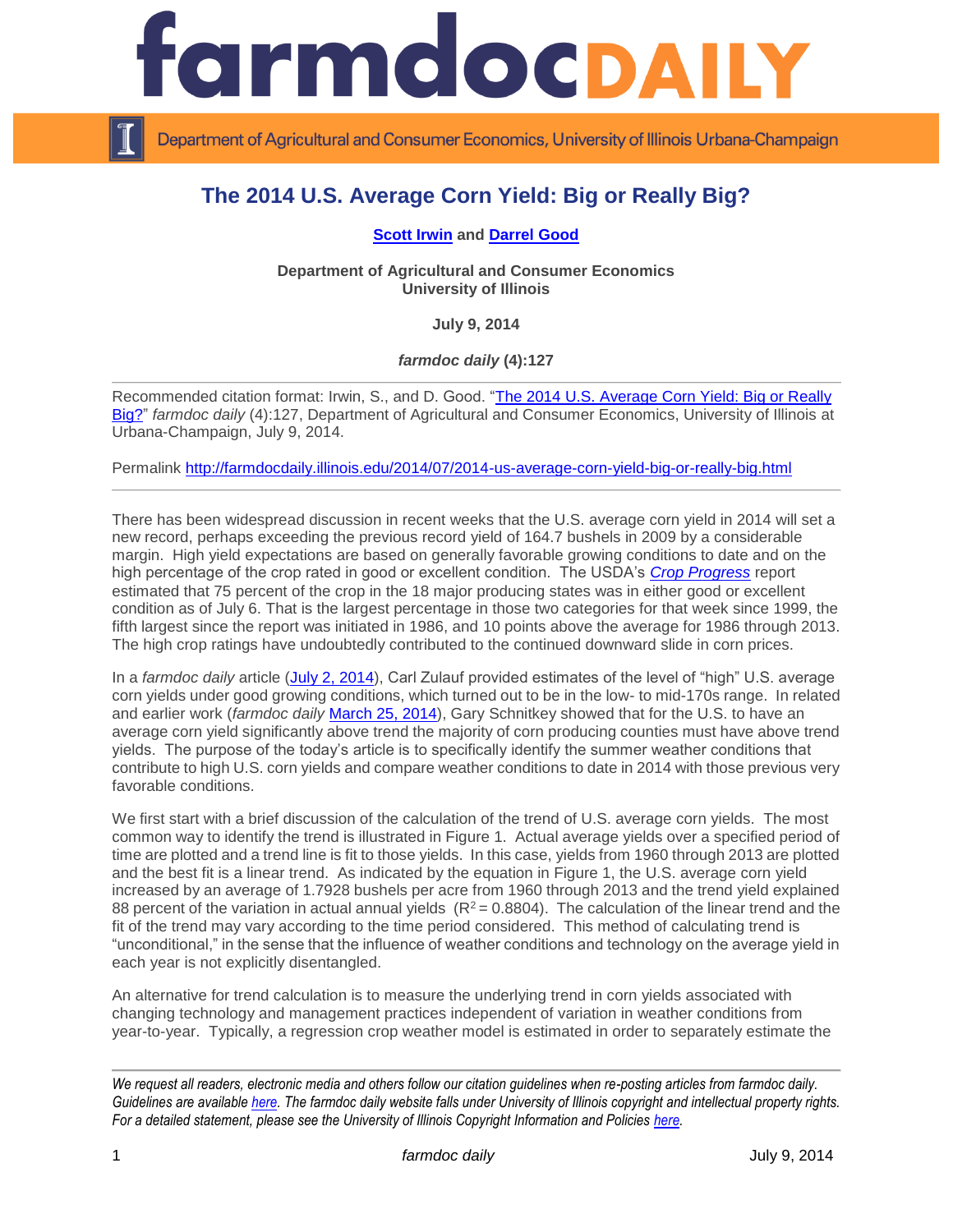influence of weather and technology on yield. These models basically "correct" for weather so that the coefficient associated with time is expected to more accurately reflect the underlying trend in corn yields. Since the influence of weather on yield is not symmetric (bad weather reduces yield more than good weather increases yield) the trend calculation using this methodology will be slightly higher than the trend calculation using the fit of actual yields. For example, the 2014 trend yield calculation based on the equation in Figure 1 is 159.5 bushels per acre. Trend yield calculation using a regression crop weather model, like the ones presented in [this earlier research report,](http://www.farmdoc.illinois.edu/marketing/morr/morr_08-01/morr_08-01.pdf) would tend to be higher but not by a large amount. The more common and simpler unconditional method of trend calculation of actual yields is sufficient for the analysis conducted in this article.



Given the trend yield estimates found in Figure 1, we want to identify the five years from 1960 through 2013 when the U.S. average yield had the largest positive deviation from the calculated trend yield. The deviation from trend can be calculated in terms of bushels or percentages (see *farmdoc daily* [April 17, 2013](http://farmdocdaily.illinois.edu/2013/04/2012-really-big-one-corn-yields.html) for further discussion of this issue). The five years since 1960 with the largest positive difference between actual and trend yield in bushels were 1972, 1979, 1994, 2004, and 2009. The five years with the largest percentage deviation included 1982, but not 2009. As a result, we include all six years in the analysis, as indicated in Figure 1. The numerical deviations from trend yield are summarized in Table 1. Yields in those six years were 11.1 to 18.8 bushels above the calculated trend, with an average difference of 14.1 bushels. Yields were 9.4 to 15.2 percent above trend, with an average difference of 12.3 percent.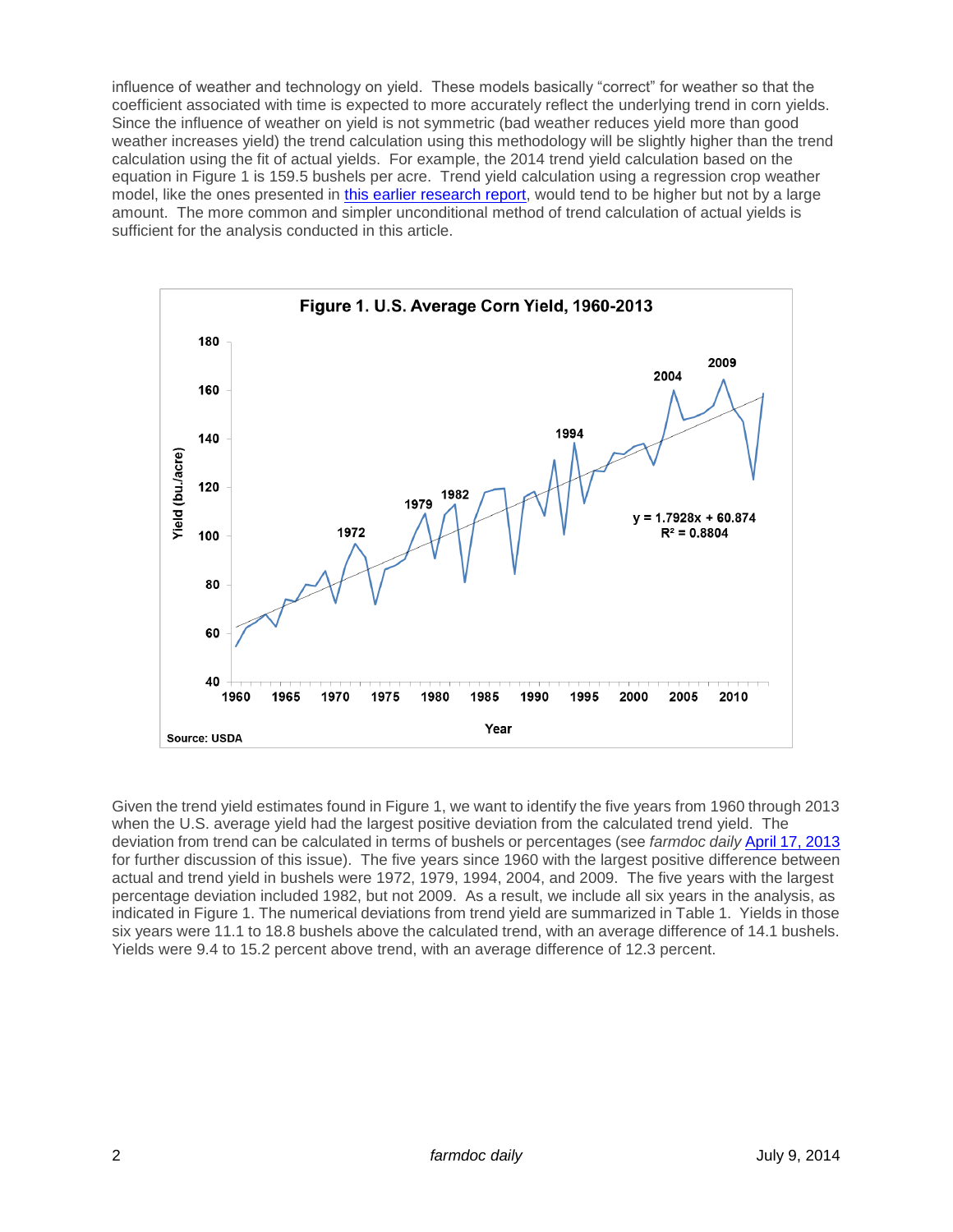| <b>Table 1. Largest Positive Deviations</b><br>From U.S. Trend Corn Yield, 1960-2013 |                |         |  |  |  |
|--------------------------------------------------------------------------------------|----------------|---------|--|--|--|
| Year                                                                                 | <b>Bushels</b> | Percent |  |  |  |
| 1972                                                                                 | 12.8           | 15.2    |  |  |  |
| 1979                                                                                 | 12.8           | 13.2    |  |  |  |
| 1982                                                                                 | 11.1           | 10.9    |  |  |  |
| 1994                                                                                 | 15.0           | 12.1    |  |  |  |
| 2004                                                                                 | 18.8           | 13.2    |  |  |  |
| 2009                                                                                 | 14.2           | 9.4     |  |  |  |
| Average                                                                              | 14.1           | 12.3    |  |  |  |

Next, we identify the summer weather conditions in each of those six years that likely contributed to the very large U.S. average corn yields relative to trend. U.S. growing season weather conditions for each of those years for the entire corn producing region are difficult to summarize. Here we use precipitation and average temperature for each of the months of June, July, and August in the states of Illinois, Indiana, and Iowa as an indication of growing season weather for the entire production region (Table 2). This is similar to previous analysis of corn yield prospects that we have provided (*farmdoc daily* [July 19, 2011;](http://farmdocdaily.illinois.edu/2011/07/hot-july-weather-and-corn-yiel-1.html) [June 26,](http://farmdocdaily.illinois.edu/2012/06/where-should-we-be-now-with-co.html)  [2012;](http://farmdocdaily.illinois.edu/2012/06/where-should-we-be-now-with-co.html) [September 9, 2011\)](http://farmdocdaily.illinois.edu/2011/09/2011-us-corn-and-soybean-yield-1.html). The shortcomings of examining weather conditions for only a portion of the production area are recognized. Still, these states account for about 35 percent of the corn acreage harvested for grain.

The data in Table 2 paint an interesting picture of growing season weather in these three states in years of high corn yields. First, monthly precipitation amounts were rarely extreme. The highest monthly precipitation was eight inches in Indiana in July 1979 and the lowest amount was 2.7 inches in Illinois in July 1994. Comparing the average precipitation for all three states for the six high-yielding years to the average for the entire 54-year period we find that June was slightly drier than average and July and August were slightly wetter than average.

Temperature observations are even more interesting. In the high-yielding years, average temperatures for some months in some states were above the 1960-2013 average (marked in bold), but those were mostly in June. The 3-month average temperature was below the 1960-2013 average in all six high-yielding years. The coolest summer of the six years for all three states was 2004. The warmest summer was 1979 for Illinois and Iowa and 1994 for Indiana. For the six high-yielding years, temperatures averaged 1.0 degree below the long-term average in June, 2.0 degrees below in July, and 2.2 degrees below in August.

What emerges from this analysis is that very high U.S. corn yields have been associated with summer precipitation that was near to slightly above average and summer temperatures that were well-below average in Illinois, Indiana, and Iowa. It is no mystery that near- to above-average precipitation is critical to high corn yields. One has to look no further than 2012 to appreciate what happens when just the opposite is experienced. More formally, the yield impact of summer precipitation has a marked "hill" shape, with the decline in yields particularly steep for low levels of precipitation (see p. 104 of the previously mentioned [research report](http://www.farmdoc.illinois.edu/marketing/morr/morr_08-01/morr_08-01.pdf) for examples). The yield impact of cool summer temperatures, particularly in July and August, is probably less widely-understood. [Professor R.L. Nielsen of Purdue University](http://www.agry.purdue.edu/ext/corn/news/articles.13/CoolGrainFill-0815.html) explains the relationship as follows,

"All things equal, cooler temperatures during grain fill typically result in heavier kernels and higher grain yield than do warmer temperatures, especially stressfully hot temperatures. Even though the rate of grain filling per day is slower when temperatures are cool, the duration of the grain filling period (number of days) is longer. The advantages of a lengthy grain fill period typically outweigh the disadvantages of a slower grain fill rate per day."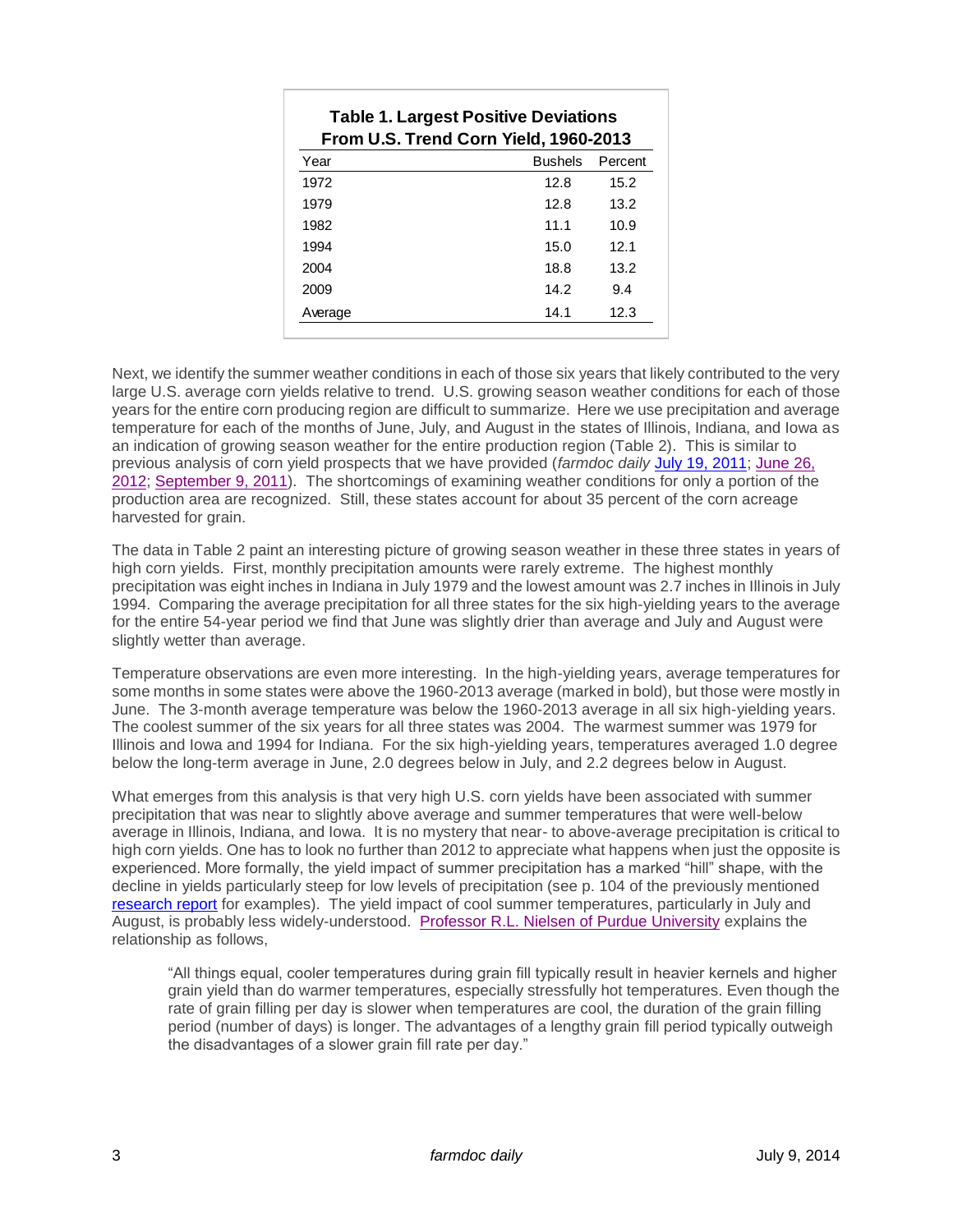## **Table 2. Summer Weather Conditions in Illinois, Indiana, and Iowa in Previous Years of Large U.S. Corn Yields Relative to Trend**

| Year           | State    |        | Precipitation |         |        | Temperature |        |
|----------------|----------|--------|---------------|---------|--------|-------------|--------|
|                |          | June   | July          | August  | June   | July        | August |
| 1972           | Illinois | 3.9    | 3.9           | 5.5     | 69.2   | 74.1        | 73.3   |
|                | Indiana  | 3.2    | 3.6           | 3.3     | 66.6   | 73.3        | 72.0   |
|                | lowa     | 3.8    | 5.7           | 4.3     | 68.6   | 71.8        | 71.4   |
| 1979           | Illinois | 2.9    | 5.5           | 4.9     | 71.9   | 73.7        | 72.7   |
|                | Indiana  | 4.0    | 8.0           | 6.2     | 70.5   | 72.1        | 71.4   |
|                | lowa     | 4.0    | 4.8           | 6.1     | 69.2   | 72.3        | 71.0   |
| 1982           | Illinois | 3.7    | 5.9           | 3.4     | 66.8   | 75.4        | 70.9   |
|                | Indiana  | 4.2    | 3.7           | 3.6     | 66.4   | 74.8        | 70.0   |
|                | lowa     | 3.3    | 6.2           | 4.6     | 64.8   | 74.2        | 70.2   |
| 1994           | Illinois | 4.2    | 2.7           | 3.5     | 73.6   | 73.8        | 70.5   |
|                | Indiana  | 4.3    | 3.4           | 3.5     | 72.8   | 73.5        | 69.5   |
|                | lowa     | 6.4    | 3.9           | 3.7     | 71.0   | 70.5        | 68.7   |
| 2004           | Illinois | 3.1    | 4.1           | 5.2     | 69.9   | 72.9        | 68.5   |
|                | Indiana  | 4.6    | 5.2           | 5.0     | 69.5   | 72.1        | 68.6   |
|                | lowa     | 3.4    | 4.3           | 4.6     | 66.8   | 70.5        | 66.2   |
| 2009           | Illinois | 5.2    | 4.6           | 4.7     | 72.5   | 70.2        | 70.6   |
|                | Indiana  | 4.7    | 4.4           | 3.9     | 71.5   | 69.0        | 70.6   |
|                | lowa     | 5.3    | 4.5           | 5.8     | 68.8   | 68.0        | 68.2   |
| Six-Year Avg.  | Illinois | 3.9    | 4.4           | 4.5     | 70.7   | 73.4        | 71.1   |
|                | Indiana  | 4.2    | 4.7           | 4.3     | 69.6   | 72.5        | 70.4   |
|                | lowa     | 4.4    | 4.9           | 4.9     | 68.2   | 71.2        | 69.3   |
| 1960-2013 Avg. | Illinois | 4.2    | 4.0           | $3.5\,$ | 71.7   | 75.4        | 73.3   |
|                | Indiana  | 4.2    | 4.2           | 3.6     | 70.6   | 74.2        | 72.3   |
|                | lowa     | 4.7    | 4.2           | 4.0     | 69.6   | 73.8        | 71.2   |
| Deviation      | Illinois | $-0.3$ | 0.5           | 1.0     | $-1.0$ | $-2.0$      | $-2.2$ |
|                | Indiana  | 0.0    | 0.5           | 0.6     | $-1.1$ | $-1.7$      | $-2.0$ |
|                | lowa     | $-0.4$ | 0.7           | 0.8     | $-1.4$ | $-2.6$      | $-1.9$ |
| Avg. Deviation |          | $-0.2$ | 0.6           | 0.8     | $-1.2$ | $-2.1$      | $-2.0$ |

Note: Temperatures in bold exceed the 1960-2013 average.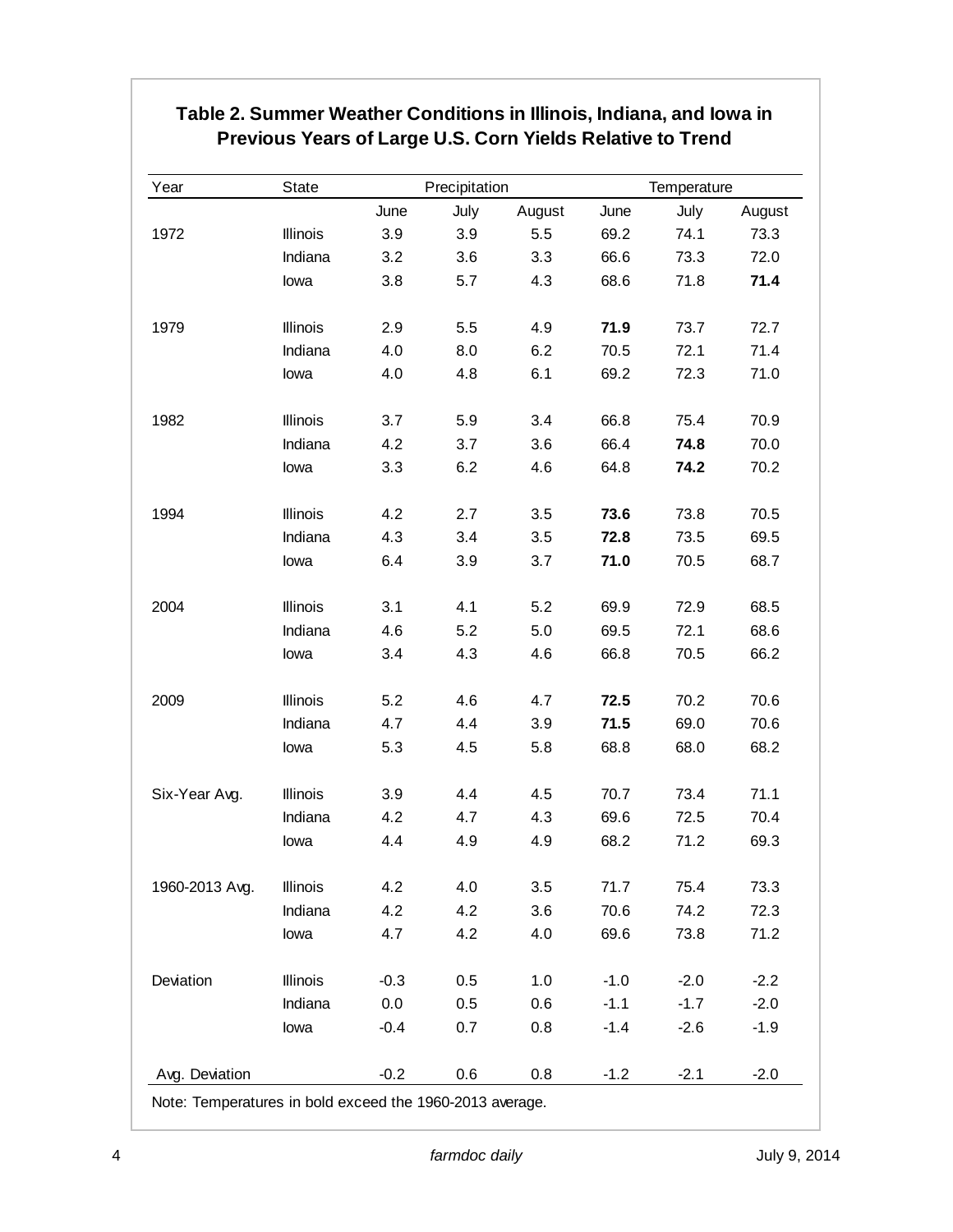In other words, cool weather slows down the maturation of the corn plant and thereby provides a longer period for adding dry-matter weight to each kernel of corn.

As a side note, we also examined timeliness of corn planting to see if the six high-yielding years differed from the average timeliness for the period from 1971 through 2013. Three of the six years had about an average percent of the U.S. crop planted "late" (1972, 1982, and 1999), two had considerably less than average planted late (1979 and 2004), and one had considerably more than the average planted late(2009). We conclude that timeliness of planting had a minimal impact on corn yields in these selected years.

Finally, we can compare what we know about the 2014 growing season so far with the growing season in previous high yielding years. Preliminary weather data for June 2014 in Illinois, Indiana, and Iowa are compared to the average June weather in those states in the six previous years of very high corn yields. June precipitation was well above both the 6-year average and the long-term average in all three states. This was particularly notable in Iowa, which received over nine inches of precipitation, about twice its average for the month. The three-state average precipitation in June 2014 was 1.75 times the average in those six high-yielding years. Excessive June precipitation extended beyond Iowa to include Minnesota, Nebraska, and Wisconsin. It is generally acknowledged that June precipitation at the levels received in these states this year may well have reduced yield potential. Average temperatures in June were not excessive, but were above the long-term average and well above the average in the previous six years of very high corn yields. The 2014 growing season did not start off in June with as uniformly optimal conditions as the six growing seasons that produced the highest yields relative to trend yield since 1960.

| State           | Precipitation | Temperature |  |
|-----------------|---------------|-------------|--|
| <b>Illinois</b> | 6.6           | 72.9        |  |
| Indiana         | 5.8           | 72.8        |  |
| lowa            | 9.3           | 70.2        |  |
|                 | 7.2           | 72.0        |  |
| <b>Illinois</b> | 3.9           | 70.7        |  |
| Indiana         | 4.2           | 69.6        |  |
| lowa            | 4.4           | 68.2        |  |
|                 | 4.1           | 69.5        |  |
|                 |               | 70.6        |  |
|                 |               | 4.4         |  |

### **Implications**

Expectations of a U.S. average corn yield above trend value in 2014 seem justified by current crop condition ratings. A yield above trend by as much as the average (14.1 bushels) of the previous six highest yielding years since 1960 would be 173.6 bushels per acre. However, June weather conditions in Illinois, Indiana, and Iowa were not entirely consistent with those experienced in the previous six highest yielding years relative to trend. This was particularly true for Iowa, which received over twice its long-term average precipitation in June. There is no historical precedent in the last five decades for an extremely high corn yield relative to trend (1972, 1979, 1982, 1985, 1986, 1987, 1994, 2004, and 2009) when Illinois, Indiana, or Iowa had such an extreme amount of precipitation during June. The same conclusion also holds when other major corn-producing states are included in the analysis. This does not mean that such an exception